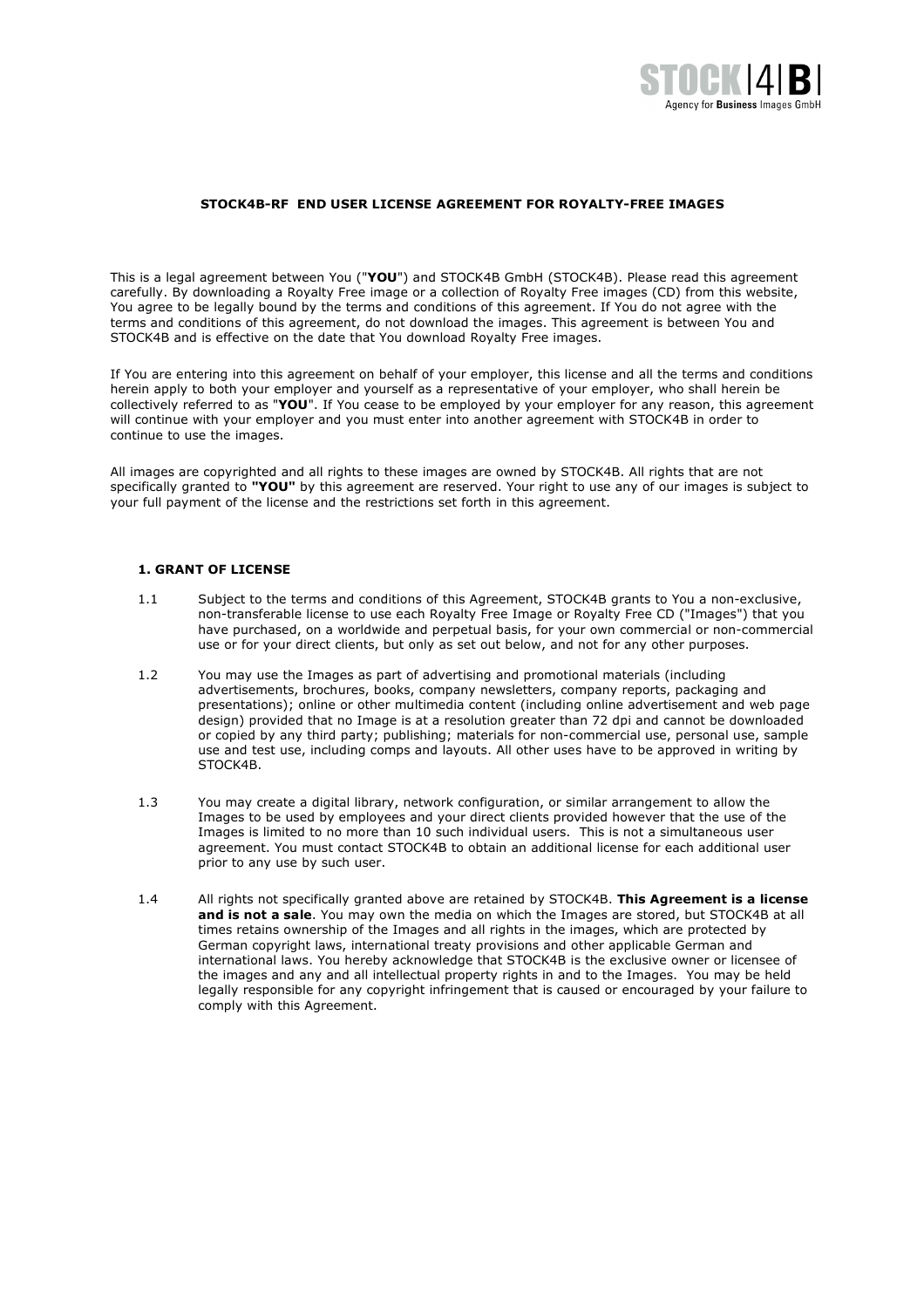# **2. LICENSE RESTRICTIONS**

- 2.1 The rights hereby granted are non-transferable. Whoever uses the Images is the end user of the Images. If You are an intermediary (e.g. an advertising or design agency), the Images must only be used by one client of yours, who must be bound by this Agreement.
- 2.2 STOCK4B does not grant to You any right to sublicense, re-license, rent, resell or lease any of the Images to third parties. Nor can You assign, convey, dispose of, gift, lease, rent, sublicense, sell, or otherwise transfer any of the rights granted to You under this Agreement.
- 2.3 You may not make any use of the Images in whole or in part that is not expressly provided for in this Agreement.
- 2.4 You may not use, or allow anyone else to use any Images, in whole or in part, for or in association with any pornographic purposes, or in any manner which is or could be considered to be libelous or defamatory, fraudulent, infringing or otherwise unlawful, or that in any way is or could be potentially unflattering or controversial for the model in the Image.
- 2.5 You may not use Images featuring a model in a manner that would imply that the model personally endorses or uses a product or service.
- 2.6 Advance written permission is required for use of Images featuring a model if the depiction of the model is used in connection with "Sensitive Issue" subjects, including, but not limited to subjects such as contraception, sexual or implied sexual activity, sexual preferences, dating services, chat lines, substance abuse, physical or mental abuse, violence, poverty, homelessness, dysfunctional family matters, alcohol, tobacco, AIDS, cancer or other serious physical or mental ailment or disability or serious physical or mental disease or any diagnostic test for same.
- 2.7 You may not use Images in any products for sale or license where the primary value resides in the Product itself, including retail t-shirts, posters, calendars and postcards. (If you would like to use an Image for such purposes, please contact info@stock4b.com to obtain a commercial license.)
- 2.8 You may not use as or incorporate an Image in a logo, trademark or service mark or infringe on anyone's trade name, service mark or trademark.
- 2.9 You may not use an Image in any template or application, whether online or not, with the purpose of creating multiple impressions of an Image, including but not limited to: website design templates, presentation templates, electronic greeting cards, business cards, e-business cards, or any other electronic or printed matter (If you would like to use an Image for such purposes, please contact info@stock4b.com to obtain a commercial license.)
- 2.10 You may not use, make available for use, transfer, license, sell or otherwise distribute an Image in such a manner that a person can extract or access the Image as an electronic file, including posting an Image online in a downloadable format, FTP or other digital format, posting an Image on any electronic bulletin board or network, or using an Image in electronic greeting cards. You hereby agree to take all commercially reasonable steps to prevent third parties from duplicating or distributing the Images.

# **3. COPYRIGHT**

- 3.1 You agree to retain the copyright notice of STOCK4B and its licensors and STOCK4B's Image identification code as displayed on the Image and as included as part of the electronic file.
- 3.2 You agree to use the Image in compliance with all applicable laws, including, but not limited to, laws and regulations relating to copyright and moral rights.
- 3.3 You agree to provide a credit next to any Image used in an editorial manner as follows: Copyright STOCK4B-RF.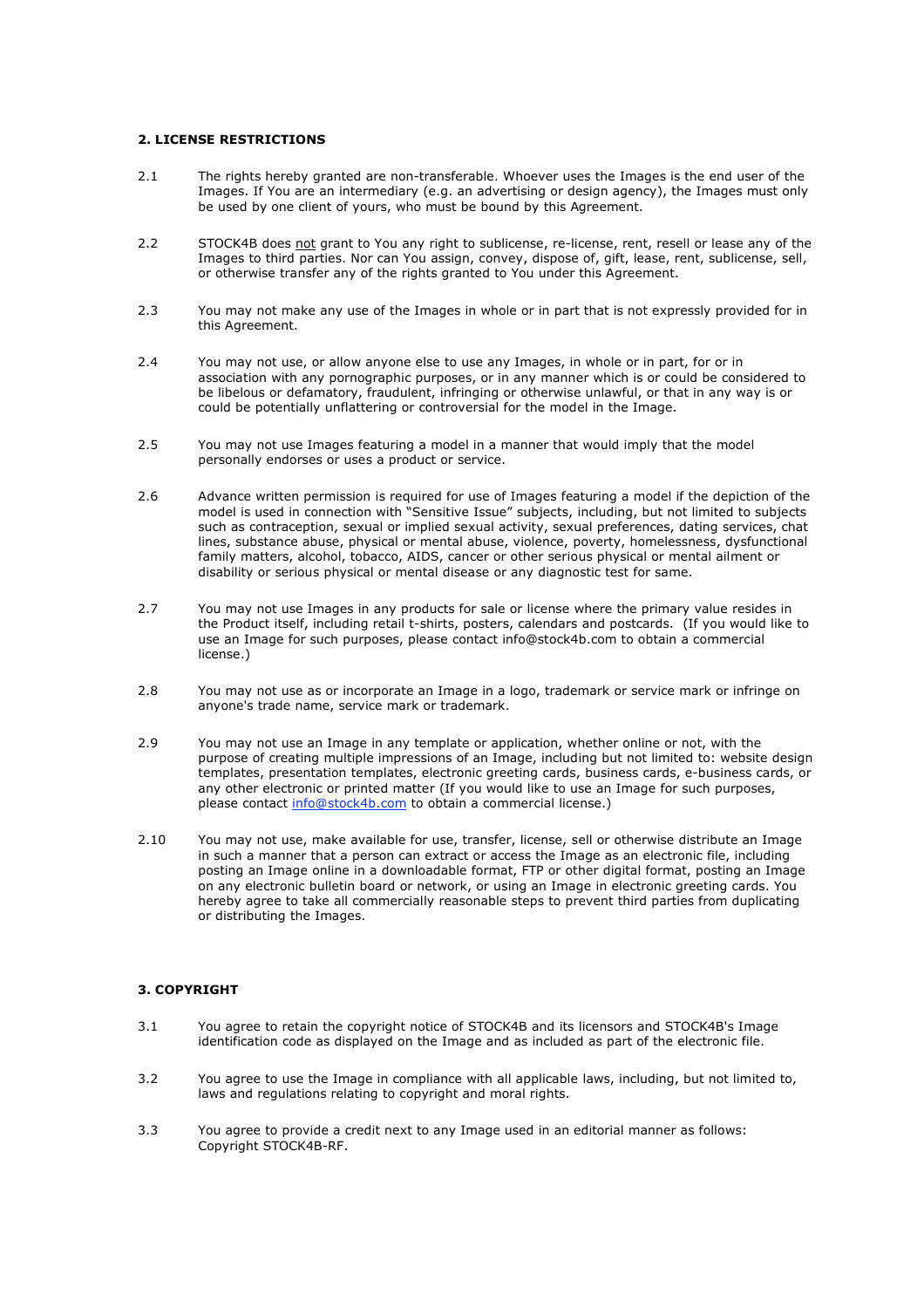#### **4. TERM AND TERMINATION**

- 4.1 The license granted herein is a perpetual license that will only terminate as set out below. This Agreement will terminate automatically and without notice from STOCK4B if You breach, or fail to perform or observe, any covenant, condition or provision of this Agreement. STOCK4B reserves the right at any time to terminate this Agreement in regard to the Images or select Images for any reason whatsoever and elect to replace such Images with alternative Images.
- 4.2 Upon termination of this Agreement, or this Agreement in respect of a particular Image or Images, You (i) agree to cease all use of the Image or Images and any CD or other media containing such Images provided to You; (ii) return all CDs or other media provided to You containing the Images; (iii) destroy or delete all Images stored on any premises, computer, hard drive, digital media or other facilities or storage devices (electronic or physical), including all copies of the Images and CD or other media; (iv) ensure that your clients and customers cease all use of the Images.

# **5. INDEMNITY**

You agree to indemnify, defend, save and hold STOCK4B and its licensors and contributors and its resellers, harmless from and against any liability, cost, fee, expense, loss, judgment, claim or damage claimed by any third party (including reasonable legal fees) arising or resulting from any breach, violation of, or failure to fulfill, any representation, warranty, covenant or agreement made herein by You or arising out of any use of Images provided to You, including from the use of Images in breach of this Agreement; The use of Images otherwise than in accordance with the rights granted to You herein; The use of Images in such a manner that violates or infringes any right of another person, including the use of Images without appropriate model releases, consents or waivers of moral rights, as may be required or desirable or necessary for such use; and the unauthorized use by any third party to which You may have supplied Images provided by STOCK4B.

### **6. WARRANTY AND DISCLAIMER**

STOCK4B warrants that it has all necessary rights and authority to enter into and perform this Agreement; STOCK4B warrants the digital copy of the Images in the form duly purchased by You to be free from technical defects ninety (90) days from the date of purchase. The sole and exclusive remedy for a breach of the foregoing warranty is the replacement of the digital copy of the Images. STOCK4B shall not be liable if defects arise as a result of any modification, variation or addition to the Images not performed by STOCK4B or caused by any abuse, corruption or incorrect use of the Images with equipment or software which is incompatible.

Otherwise, all Images and media provided to you by STOCK4B are provided "as is" without any warranties or conditions of any kind. STOCK4B makes no representations with respect to any Images, and, to the maximum extent allowed by applicable law, disclaims all representations, warranties, guarantees and conditions of any kind, express and implied, regarding the Images, including without limitation, all representations, warranties, guarantees or conditions regarding non-infringement or other non-violation of rights, suitability, quality, merchantability or fitness for any particular purpose. Some jurisdictions do not permit the exclusion of implied warranties, and so the foregoing may not apply to you

It is a condition of this Agreement that you obtain all the necessary rights, model releases or consents as may be required for reproduction and use of the Images. STOCK4B makes no warranties with regard to the use of names, trademarks, trade dress, registered, unregistered or copyrighted designs or works of art or architecture depicted in any Images and STOCK4B gives no warranty as to the accuracy or authenticity of the Images or any description of them or the identification of persons, objects or scenes appearing in them and shall not be liable to You for any of the foregoing. You are responsible for examining any digital file before effecting reproduction. STOCK4B and its licensors shall not be liable for any damage suffered by you or any third party arising from any defect or alleged defect in any digital file or its metadata or in any way from its reproduction.

The representations and warranties made by STOCK4B in this Agreement apply only to the licensed material as delivered by STOCK4B and its licensors and will be invalid if the licensed material is used by licensee in any manner not specifically authorized in the Agreement or if licensee is otherwise in breach of this Agreement.